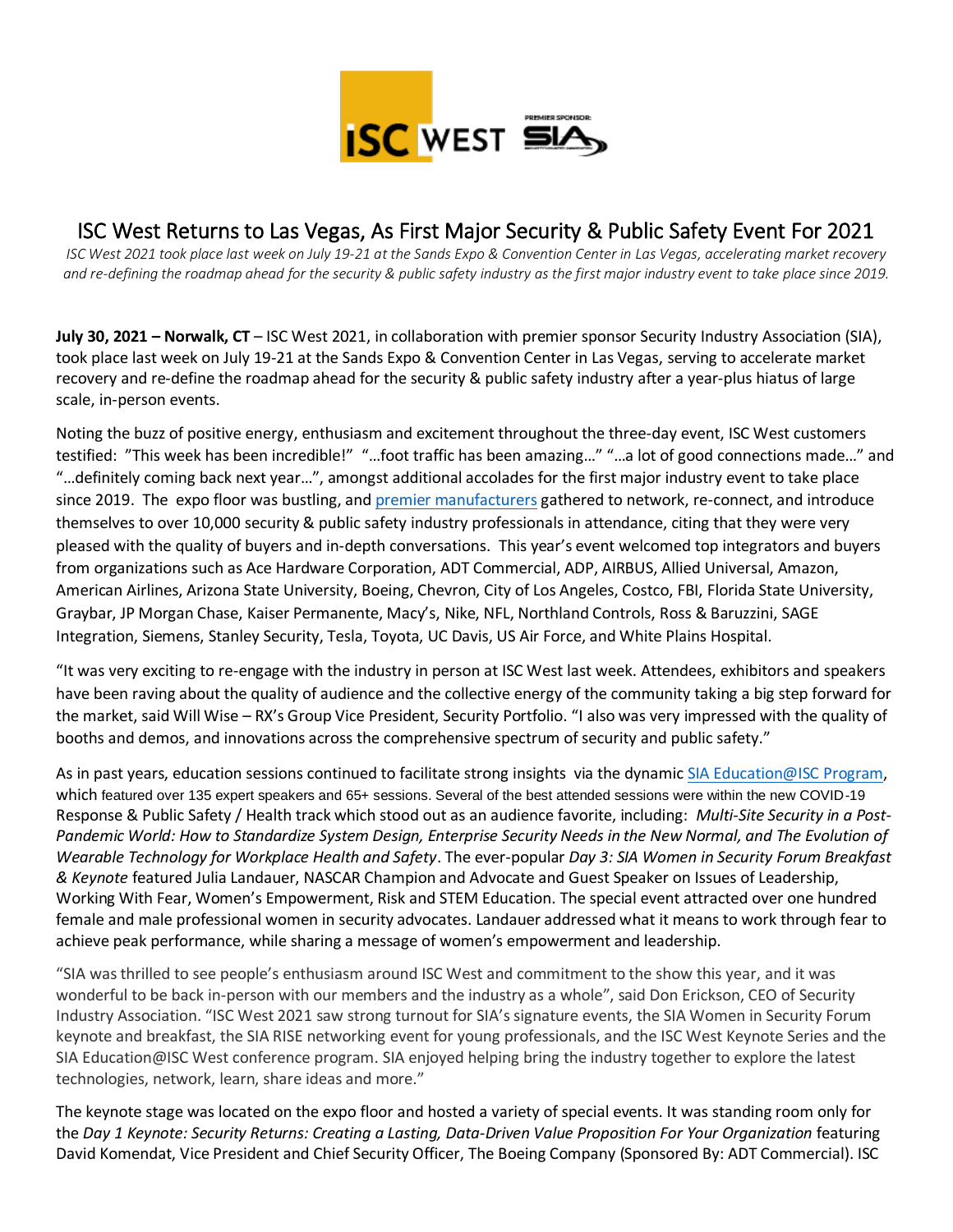West also featured the *Day 2 Keynote: Twenty-First Century Best Practices: Law Enforcement and Security Industry Confront Emergent Threats* featuring James Gagliano, Retired FBI Supervisory Special Agent & Law Enforcement Analyst, the annual *Mission 500 Awards Ceremony*, plus new for 2021—an innovative series of *LIVE @ ISC West* live-streamed segments (Presented by: [ISC News\)](https://www.iscnews.com/). Th[e SIA New Product Showcase](https://www.iscwest.com/en-us/seminars/sia-new-product-showcase.html) (NPS) area, also located at the epicenter of the expo floor, featured over 50 products, technologies, and solutions that participated in the highly competitive, premier awards-based program that was held virtually earlier this year. Attendees on-site visited the NPS areas to learn about the 2021 winners and view the latest product launches in the industry.

As ISC West looks back on the success of the event, there continues to be a variety of opportunities for security and public safety professionals to stay engaged throughout the year, including the on-deman[d ISC West 2021 Virtual Event](https://virtual.iscwest.com/) content, and the upcomin[g ISC East](https://www.isceast.com/en-us/for-attendees/pre-register.html) sister-event taking place November 17-18, 2021 at the Javits Center in NYC, which is co-located with RX's Natural Disaster & Emergency Management Expo. And, detailed planning is well under way for ISC [West 2022,](https://www.iscwest.com/en-us/pre-register.html) taking place March 22-25, 2022 (**SIA Education@ISC**: March 22-24 | **Exhibit Hall**: March 23-25) at the Sands Expo in Las Vegas. For the most up-to-date information or for any additional questions, please visit [www.iscwest.com](https://nam03.safelinks.protection.outlook.com/?url=http%3A%2F%2Fapp.campaign.reedexpo.com%2Fe%2Fer%3Fquerytoken%3D%26s%3D121188525%26lid%3D1574%26elqTrackId%3D0CE987AE2EE9E65F6B9719FA96C85B91%26elq%3Dccdbbbfc60c54e52b152d4e21c96a543%26elqaid%3D4095%26elqat%3D1&data=04%7C01%7Csdapaah%40reedexpo.com%7C1a342fd24bcc44f1873108d8871ac237%7C9274ee3f94254109a27f9fb15c10675d%7C0%7C0%7C637407896645867750%7CUnknown%7CTWFpbGZsb3d8eyJWIjoiMC4wLjAwMDAiLCJQIjoiV2luMzIiLCJBTiI6Ik1haWwiLCJXVCI6Mn0%3D%7C3000&sdata=F7ERMzxUFmeAlDVqaB%2BLAfSmWuq4UfGLcWMffqKpLwU%3D&reserved=0) or contact our Customer Service team a[t inquiry@isc.reedexpo.com.](mailto:inquiry@isc.reedexpo.com)

### About ISC Security Events

*The International Security Conference & Exposition (ISC) security events are the leading exhibitions for the security tradeshow industry, ISC Security Events are held in collaboration with premier sponsor SIA and are the only holistic security events strategically designed to provide products, technology, education & networking covering physical, IT and IoT security. ISC runs various regional events across North and South America, which range in a variety of different formats, each designed to connect you directly with suppliers and buyers in the security & public safety industry.* 

--------------------------------------------------------------------------------------------------------------------------------------------------------------------------------

*For more information visit: [www.iscwest.com](http://www.iscwest.com/) | [www.isceast.com](http://www.isceast.com/) [| www.iscnews.com](http://www.iscnews.com/)*

*Twitter: [@ISCEvents,](https://twitter.com/iscevents) Facebook: [@ISCEvents,](https://www.facebook.com/ISCEvents/) LinkedIn: [ISC Security Events,](https://www.linkedin.com/company/isc-security-events/) Instagram: [@isc\\_events,](https://www.instagram.com/isc_events/) Hashtag: #ISCWest*

### About RX (Reed Exhibitions)

*RX is in the business of building businesses for individuals, communities and organisations. We elevate the power of face to face events by combining data and digital products to help customers learn about markets, source products and complete transactions at over 400 events in 22 countries across 43 industry sectors. RX is passionate about making a positive impact on society and is fully committed to creating an inclusive work environment for all our people. RX is part of RELX, a global provider of information-based analytics and decision tools for professional and business customers. [www.rxglobal.com](http://www.rxglobal.com/)*

### About RELX

*RELX is a global provider of information-based analytics and decision tools for professional and business customers. The Group serves customers in more than 180 countries and has offices in about 40 countries. It employs over 33,000 people, of whom almost half are in North America. The shares of RELX PLC, the parent company, are traded on the London, Amsterdam and New York Stock Exchanges using the following ticker symbols: London: REL; Amsterdam: REN; New York: RELX. The market capitalisation is approximately £33bn, €39bn, \$47bn.\**

*\*Note: Current market capitalisation can be found a[t http://www.relx.com/investors](http://www.relx.com/investors)*

### About SIA

*SIA [\(https://www.securityindustry.org/\)](https://www.securityindustry.org/) is the leading trade association for global security solution providers, with over 1,200 innovative member companies representing thousands of security leaders and experts who shape the future of the security industry. SIA protects and advances its members' interests by advocating pro-industry policies and legislation at the federal and state levels, creating open industry standards that enable integration, advancing industry professionalism through education and training, opening global market opportunities and collaborating with other like-minded organizations. As the premier sponsor of ISC Events expos and conferences, SIA ensures its members have access to top-level buyers and influencers, as well as unparalleled learning and network opportunities. SIA also enhances the position of its members in the security marketplace through SIA GovSummit, which brings together*